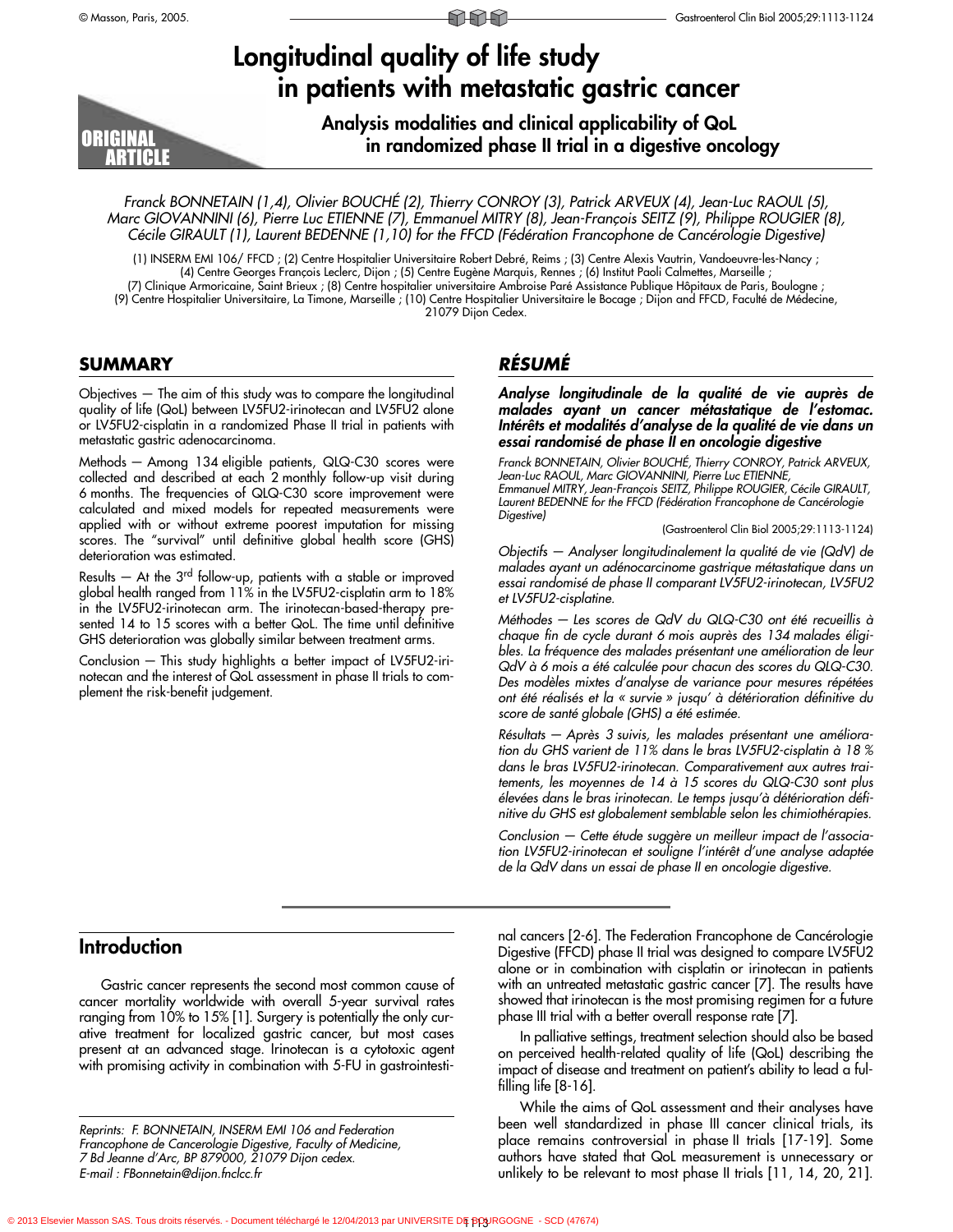However, QoL could be incorporated in the following settings [12,13,21,22] : trials where the treatments are not likely to influence long-term survival but might improve palliation ; phase II trials assessing the activity of new agents in poorly responsive malignant lesions ; information about QoL can complement data to selected agents for testing in phase III trials. It may still be useful to pilot QoL instruments before being used in a Phase III study. Investigators can ensure that the instrument covers all the relevant issues and test the infrastructure for future data collection [21,22]. Interventions may then be required in a phase III study to minimize symptoms and to optimize data collection [22].

Due to sample size limitation, QoL analyses should be performed in a different way than in a phase III trial. However, we didn't find any specific guidelines related to QoL study in phase II trial. From our point of view, it seemed interesting to explore the interest of QoL assessment in a phase II study by investigating analysis modalities and their clinical applicability. The main objective of this study was to compare the longitudinal QoL of metastatic gastric cancer patient according to irinotecan based — therapy and other treatments.

# **Patients and methods**

### **Patients**

The study was performed according to the Declaration of Helsinki and the Good Clinical Practice guidelines and was approved by an Ethics Review Committee. All patients provided written informed consent before inclusion. Eligible patients had an histological-proven metastatic adenocarcinoma, a measurable metastatic disease, no symptomatic brain metastases, an age between 18 and 75 years, and a World Health Organization performance status (WHO PS)  $\Omega$ 2 with life expectancy of more than 2 months. The main exclusion criteria were chronic diarrhoea, prior enteropathy or extensive intestinal resection.

### **Study design and randomization**

The study was an open-label multicenter phase II randomized trial. Eligible patients were randomized between 3 arms: - LV5FU2; - LV5FU2 + cisplatin; LV5FU2 + irinotecan. Stratification was performed according to the institution, tumor site (cardia/other localization), prior adjuvant chemotherapy (yes/no) and WHO PS (0 vs 1/2). In the week preceding treatment, patients underwent a complete medical history, a physical examination and a QoL evaluation.

# **Chemotherapy administration and dose adjustments**

Patients assigned to the LV5FU2 arm received LV 200 mg/ $m^2$  over 2 hours followed by 5-FU 400 mg/m<sup>2</sup> bolus then a 600 mg/m<sup>2</sup> continuous infusion of 5-FU over 22 hours on days 1 and 2, repeated every 14 days. No prophylactic premedication was given. Patients assigned to the LV5FU2-cisplatin arm received: cisplatin 50 mg/m<sup>2</sup> over 1 hour on day 1 or day 2 with LV5FU2. Prophylactic medication consisted of antiemetics and 120 mg methylprednisolone 10 minutes before cisplatin, hydration (1 L over 3 hours before and after cisplatin), oral antiemetics and corticosteroids from day 2 to day 5. Patients assigned to the LV5FU2-irinotecan arm received Irinotecan 180 mg/m<sup>2</sup> IV over 90 minutes on day 1 with LV5FU2.

The treatment was continued for at least 4 cycles or until disease progression, unacceptable toxicity, patient refusal or physician decision to withdraw patients. Patients showing a complete response received treatment for up to one year. All adverse events were graded using the WHO Toxicity Criteria

# **Quality of life**

Patients were requested to complete the EORTC Quality-of-Life Core Questionnaire (QLQ-C30) before randomization and every 2 months (at the end of each cycle) until treatment discontinuation [23]. The QLQ-C30 was proposed and collected in the waiting room before the medical consultation. The QLQ-C30 was developed to assess the QoL of cancer patients in clinical trials [24-26]. It consists of 30 items, among which 24 are aggregated into 9 dimensions: 5 functional dimensions (physical, role, cognitive, social, and emotional), 3 symptom dimensions (nausea, pain, fatigue) and a global health dimension. The 6 other single items scale evaluated symptoms: dyspnea, difficulty in sleeping, anorexia, constipation, diarrhoea and perceived financial difficulties [23]. After checking data validity, the scoring of the questionnaire was performed according to EORTC guidelines [27]. The functional and global scores range from 0 (worse) to 100 (best) and symptom scores from 0 (best) to 100 (worse).

# **Statistical analysis**

The expected number of patients for this study was initially calculated according to an Ensign-MiniMax optimal three-stage design with 0.05 alpha and 0.1 beta levels [28]. A sample of 45 patients per arm was necessary [7]. Analyzes were realized on an intent-to-treat principle with BMDP and Stata 8 statistical software.

### **DESCRIPTIVE ANALYSIS**

The main clinical variables were compared at inclusion. The frequencies of treatment discontinuation were described at each follow-up. The missing QoL data were analyzed by calculating: — the rate of QLQ-C30 completion in patients with follow-up (observed/ expected); — and as example the rate of Global health scores completion. In order to investigate non-random missing QoL, the rate of QLQ-C30 completion was also calculated according to treatment discontinuation and progression [29, 30]. Finally, we have decided to focus on QoL study until the 3<sup>rd</sup> follow-up where the questionnaires completion rates were about 50%. The available QoL scores and delays in QLQ-C30 assessment were described as a mean, standard deviation (SD) at baseline and at each 2 monthly follow-up visit during 6 months. Pre-study scores were compared between treatments arms using the analysis of variance (Bonferroni adjustment for multiple comparisons). We have reported graphically the mean of available Global health and diarrhea scores at each follow-up [31]. According to tumor progression, the mean (SD) of global health score was also described.

At baseline and the 3<sup>rd</sup> follow-up visit the main components associated with the perceived global health were explored by calculating a Spearman coefficient correlation between the global health score and: — the other 14 QLQ-C30 scores [32]; — the number and maximal toxicity grades reported during the cycle (diarrhea, nausea/vomiting, neutropenia, anemia, infection and alopecia) [22]. A relevant association was retained when the correlation coefficient was greater or equal to  $\partial$  0.5.

### **LONGITUDINAL ANALYSIS**

Firstly, in each arm we have reported the rate of patients having an improved QLQ-C30 score (any positive change) or stable between<br>inclusion and the 3<sup>rd</sup> follow-up among all baseline eligible patients and among patients with available scores. Secondly, during a 6-month follow-up, a mixed model analysis of variance for repeated measurements was performed [33-35] : — to analyze the longitudinal change whatever the treatment arm ;  $-$  to estimate the adjusted mean differences in QoL scores between irinotecan and the other treatments whatever the follow-up. In order to perform sensitivity analyses about missing scores, the same mixed models were performed imputing the poorest QoL score in patients with follow-up [36, 37] : 0 for the functional and global health scales and 100 for the symptom scales. Finally, using a Kaplan-Meier estimate we have calculated the probability of "survival" until definitive global health score deterioration during treatment representing the time between baseline and the time of the first score deterioration without any QoL improvement or any available QoL data thereafter.

# **Results**

# **Patient characteristics**

One hundred and thirty-six patients were enrolled between January 1999 and October 2001 in 41 French centers. One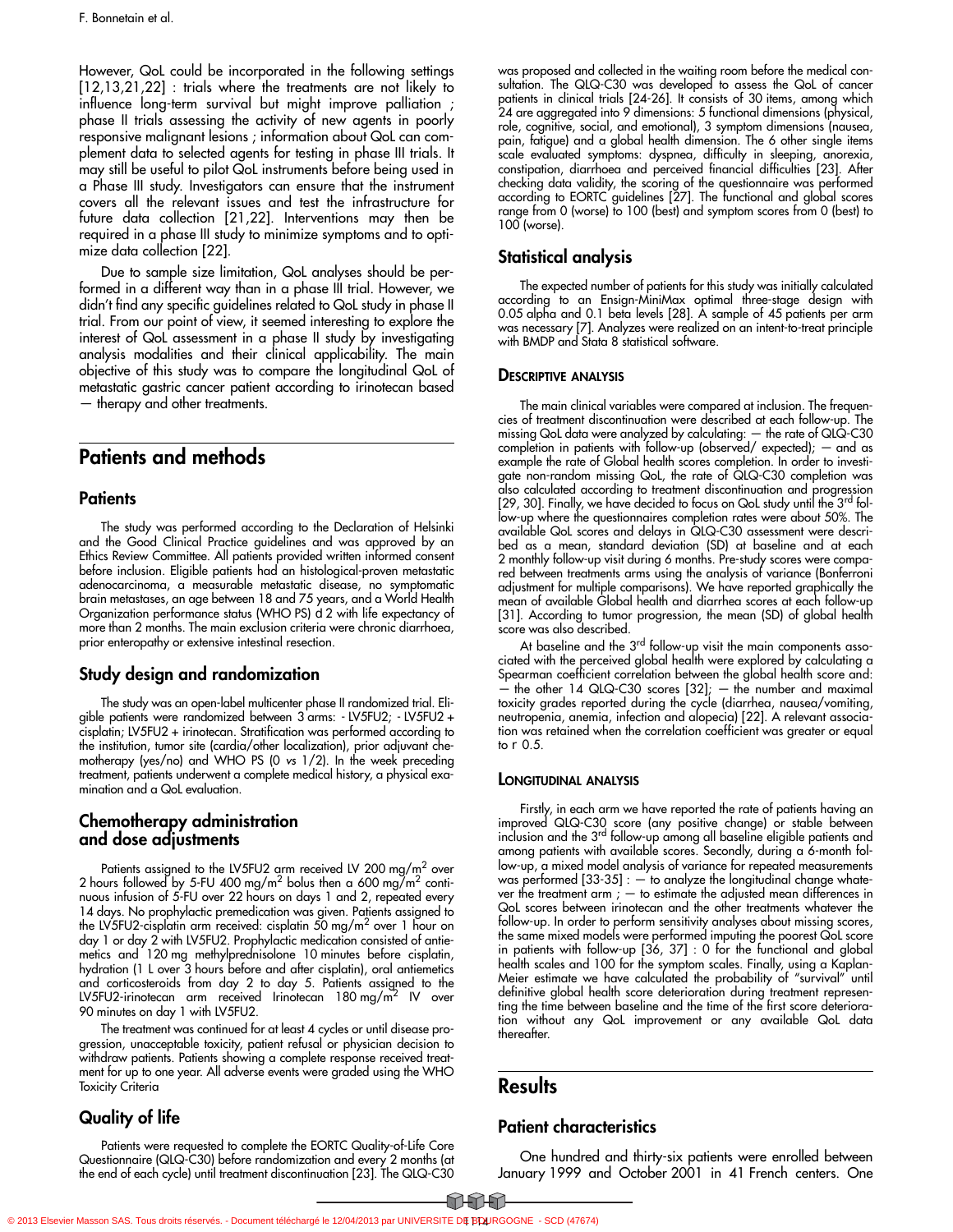#### **Table I**. – Patients characteristics.

*Description des caractéristiques cliniques des malades.*

|                                        | LV5FU2             | LV5FU2-Cisplatin                          | LV5FU2-Irinotecan       |
|----------------------------------------|--------------------|-------------------------------------------|-------------------------|
| No. of patients                        | 45                 | 44                                        | 45                      |
| Sex:                                   |                    |                                           |                         |
| Male (%)                               | 82                 | 80                                        | 84                      |
| Age, years                             |                    |                                           |                         |
| Median (range)                         | 64 (45-75)         | 64 (43-76)                                | 65 (37-76)              |
| WHO performance status (%)             |                    |                                           |                         |
| $0$ or $1$                             | 76                 | 75                                        | 78                      |
| $\mathbf{2}$                           | 24                 | 25                                        | 22                      |
| Primary tumor location (%)             |                    |                                           |                         |
| Cardia                                 | 29                 | 30                                        | 33                      |
| Gastric                                | 71                 | 70                                        | 67                      |
| Symptom (%)                            |                    |                                           |                         |
| Weight loss No/<10%/>10%               | 20 / 49 / 27       | 27 / 34 / 32                              | $29/18/51$ <sup>*</sup> |
| Anorexia: Yes                          | 47                 | 50                                        | 33                      |
| Dysphagia: Yes                         | 24                 | 18                                        | 16                      |
| Pain: Yes                              | 51                 | 43                                        | 38                      |
|                                        |                    | Main clinical outcomes                    |                         |
| Overall response [95% CI]              | 6 (13%) [3.4-23.3] | 12 (27%) [14.1-40.4]                      | 18 (40%) [25.7-54.3]    |
| Median OS [95% CI], months             | $6.8$ [2.6-11.1]   | $9.5[6.9-12.2]$                           | 11.3 [9.3-13.3]         |
| Median PFS [95% CI], months            | $3.2$ [1.8-4.6]    | 4.9 [3.5-6.3]                             | $6.9$ [5.5-8.3]         |
| Median no. of cycles (range)           | $7(1-20)$          | $7(1-18)$                                 | $10(1-25)$              |
| No. of cycles delayed for toxicity (%) | 12 (3%)            | 45 (13%)                                  | 28 (6%)                 |
|                                        |                    | Grade 3/4 toxicity according to WHO grade |                         |
| Hematologic toxicity                   | 22%                | 71%                                       | 44%                     |
| · Neutropenia                          | 11%                | 61%                                       | 40%                     |
| • Febrile neutropeniadinfection        | $9\%$              | 18%                                       | 11%                     |
| • Anemia                               | 16%                | 30%                                       | 16%                     |
| · Thrombocytopenia                     | $2\%$              | 2%                                        | 0%                      |
| <b>Gastrointestinal toxicity</b>       | 18%                | 25%                                       | 33%                     |
| • Nausea/vomiting                      | 11%                | 23%                                       | 9%                      |
| • Diarrhea                             | 2%                 | 2%                                        | 22%                     |
| • Stomatitis                           | $4\%$              | 0%                                        | 7%                      |
| Other toxicity                         |                    |                                           |                         |
| • Alopecia                             | 0%                 | 0%                                        | 13%                     |
| • Cutaneous                            | 2%                 | 5%                                        | 0%                      |
| • Neurosensory                         | 0%                 | 5%                                        | 0%                      |
| $\bullet$ Cardiac                      | 0%                 | 0%                                        | $2\%$                   |

Abbreviations: WHO, World Health Organization.<br>\* The number of patients with weight loss >10% was higher in the LV5FU2-irinotecan arm compared with the other two arms (p = 0.05). OS: Overall survival. PFS: Progression Free Survival.

*Abréviations : OMS, Organisation Mondiale de la Santé*

*\* Nombre de malades ayant une perte de poids >10% est supérieur dans le bras LV5FU2-irinotecan comparativement aux deux autres chimiothérapie (p=0.05). OS: Survie Globale. PFS: Survie sans progression.*

 $\Omega$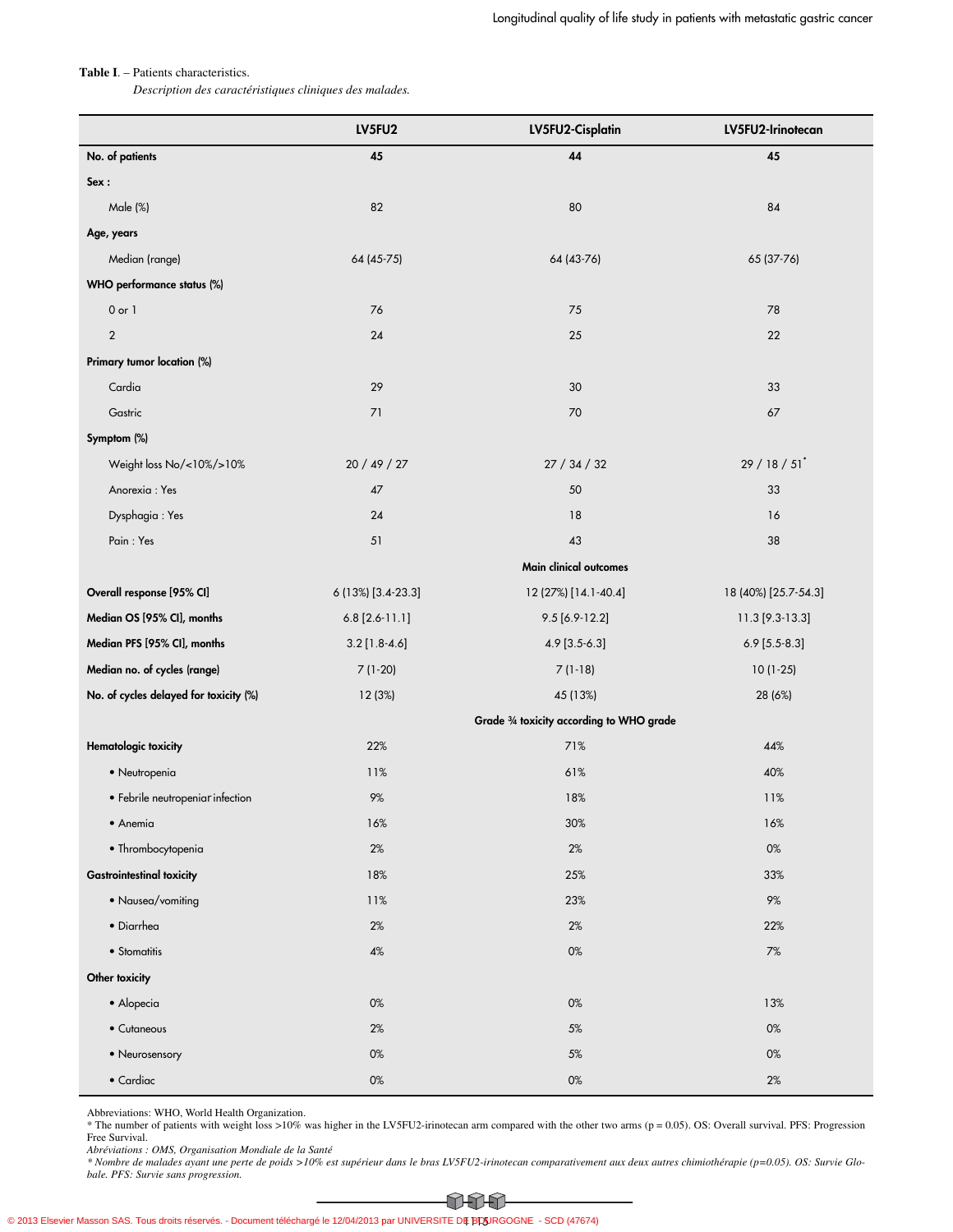**Table II**. – Follow-ups and patterns of QLQ-C30 completion at each follow-up according to treatment discontinuation and arms.

*Description des malades ayant été suivis et des causes de données manquantes du QLQ-C30 selon le bras de traitement et l'arrêt de la chimiothérapie.*

|                                      | LV5FU2       | LV5FU2-Cisplatin                        | LV5FU2-Irinotecan                           |              |                                       |                                             |                |                                  |                                             |
|--------------------------------------|--------------|-----------------------------------------|---------------------------------------------|--------------|---------------------------------------|---------------------------------------------|----------------|----------------------------------|---------------------------------------------|
|                                      | ${\sf N}$    | <b>QLQ-C30</b><br>completion<br>$N$ (%) | Timing<br>of QoL<br>assessment<br>Mean (SD) | $\mathsf{N}$ | <b>QLQ-C30</b><br>completion<br>N (%) | Timing<br>of QoL<br>assessment<br>Mean (SD) | N              | QLQ-C30<br>completion<br>$N$ (%) | Timing<br>of QoL<br>assessment<br>Mean (SD) |
| N, follow-up:                        |              |                                         |                                             |              |                                       |                                             |                |                                  |                                             |
| - Baseline                           | 45           | 40 (89%)                                |                                             | 44           | 40 (91%)                              |                                             | 45             | 41 (91%)                         |                                             |
| $-1$ (-2 months)                     | 43           | 32 (74%)                                | 1.9(0.2)                                    | 42           | 31 (74%)                              | 2.5(1.2)                                    | 43             | 32 (72%)                         | 2.1(0.5)                                    |
| $-2$ ( $-4$ months)                  | 26           | 16 (62%)                                | 3.6(0.6)                                    | 35           | 15 (43%)                              | 3.7(0.7)                                    | 35             | 21 (60%)                         | 4.0(0.8)                                    |
| $-3$ ( $-6$ months)                  | 22           | 12 (55%)                                | 5.3(0.4)                                    | 21           | 8 (38%)                               | 6.3(2.2)                                    | 29             | 17 (59%)                         | 5.9(1.0)                                    |
| $-4$ ( $-8$ months)                  | 8            | 3(38%)                                  | 8.5(0.4)                                    | 10           | 4 (40%)                               | 7.4(2.2)                                    | 16             | 8 (50%)                          | 7.7(2.2)                                    |
| $-5$ ( $-10$ months)                 | 6            | 2(33%)                                  | 9.7(2.5)                                    | $\mathbf{1}$ | 1(100%)                               |                                             | $\overline{7}$ | 3(43%)                           | 8.3(2.1)                                    |
| $-6$ ( $-12$ months)                 | $\mathbf{1}$ | 0(0%)                                   | $\qquad \qquad -$                           | $\mathbf 0$  |                                       | $\qquad \qquad -$                           | $\sqrt{5}$     | 1(20%)                           |                                             |
|                                      |              |                                         | Global<br>health<br>score<br>Mean (SD)      |              |                                       | Global<br>health<br>score<br>Mean (SD)      |                |                                  | Global<br>health<br>score<br>Mean (SD)      |
| 1 <sup>ST</sup> FOLLOW-UP            |              |                                         |                                             |              |                                       |                                             |                |                                  |                                             |
| <b>Treatment</b><br>discontinuation: |              |                                         |                                             |              |                                       |                                             |                |                                  |                                             |
| $-$ Yes                              | 15           | 8 (53%)                                 | 50.0 (20.4)                                 | 5            | 1(20%)                                | $83.3(-)$                                   | 9              | 6(67%)                           | 61.7(20.1)                                  |
| $-$ No                               | 28           | 24 (86%)                                | 69.9 (18.9)                                 | 37           | 30 (81%)                              | 66.0 (25.8)                                 | 34             | 25 (74%)                         | 68.3 (21.8)                                 |
| Tumor progression:                   |              |                                         |                                             |              |                                       |                                             |                |                                  |                                             |
| $-$ Yes                              | 14           | 8 (57%)                                 | 50.0(24.1)                                  | 7            | 3(43%)                                | 69.4 (17.3)                                 | 10             | 5 (50%)                          | 50.0 (16.7)                                 |
| $-$ No                               | 26           | 22 (84%)                                | 70.6 (18.6)                                 | 31           | 25 (81%)                              | 65.5(27.7)                                  | 31             | 25 (81%)                         | 70.8 (20.0)                                 |
| 2 <sup>ND</sup> FOLLOW-UP:           |              |                                         |                                             |              |                                       |                                             |                |                                  |                                             |
| <b>Treatment</b><br>discontinuation: |              |                                         |                                             |              |                                       |                                             |                |                                  |                                             |
| $-$ Yes                              | 4            | 2 (50%)                                 | 54.2 (5.9)                                  | 13           | 4 (31%)                               | 75.0 (8.3)                                  | 6              | 0(0%)                            | $41.2$ (-)                                  |
| $-$ No $\,$                          | $22\,$       | 14 (64%)                                | 65.1 (25.2)                                 | $22\,$       | 11 (50%)                              | 70.0 (25.5)                                 | 29             | 21 (72%)                         | 68.4 (22.5)                                 |
| Tumor progression:                   |              |                                         |                                             |              |                                       |                                             |                |                                  |                                             |
| $-$ Yes                              | 6            | 4 (67%)                                 | 54.2 (17.3)                                 | 10           | 5 (50%)                               | 64.6 (21.9)                                 | $\overline{7}$ | 1(14%)                           | $41.7(-)$                                   |
| $-$ No $\,$                          | $18\,$       | 11 (61%)                                | 65.6 (26.5)                                 | 20           | 9(45%)                                | 74.1 (23.4)                                 | 27             | 20 (74%)                         | 68.1 (23.1)                                 |
| 3RD FOLLOW-UP:                       |              |                                         |                                             |              |                                       |                                             |                |                                  |                                             |
| <b>Treatment</b><br>discontinuation: |              |                                         |                                             |              |                                       |                                             |                |                                  |                                             |
| $-$ Yes                              | 14           | 7 (50%)                                 | 72.2 (19.5)                                 | 13           | 3 (23%)                               | 55.6 (50.9)                                 | 12             | 6 (50%)                          | 40.0 (10.9)                                 |
| $-$ No $\,$                          | 8            | 5 (63%)                                 | 38.9 (9.6)                                  | 8            | 5(63%)                                | 71.7 (27.4)                                 | 17             | 11 (65%)                         | 71.3 (20.0)                                 |
| Tumor progression:                   |              |                                         |                                             |              |                                       |                                             |                |                                  |                                             |
| $-$ Yes                              | 15           | 8 (53%)                                 | 66.7 (23.1)                                 | 10           | 2 (20%)                               | 100 (0.0)                                   | 9              | 4 (44%)                          | 54.2 (17.7)                                 |
| $-$ No $\,$                          | 6            | 4 (67%)                                 | 41.7 (11.8)                                 | 8            | 6(75%)                                | 54.2 (33.2)                                 | 19             | 13 (68%)                         | 61.2 (24.2)                                 |

*SD: Standard Deviation*

 $\bigoplus \bigoplus$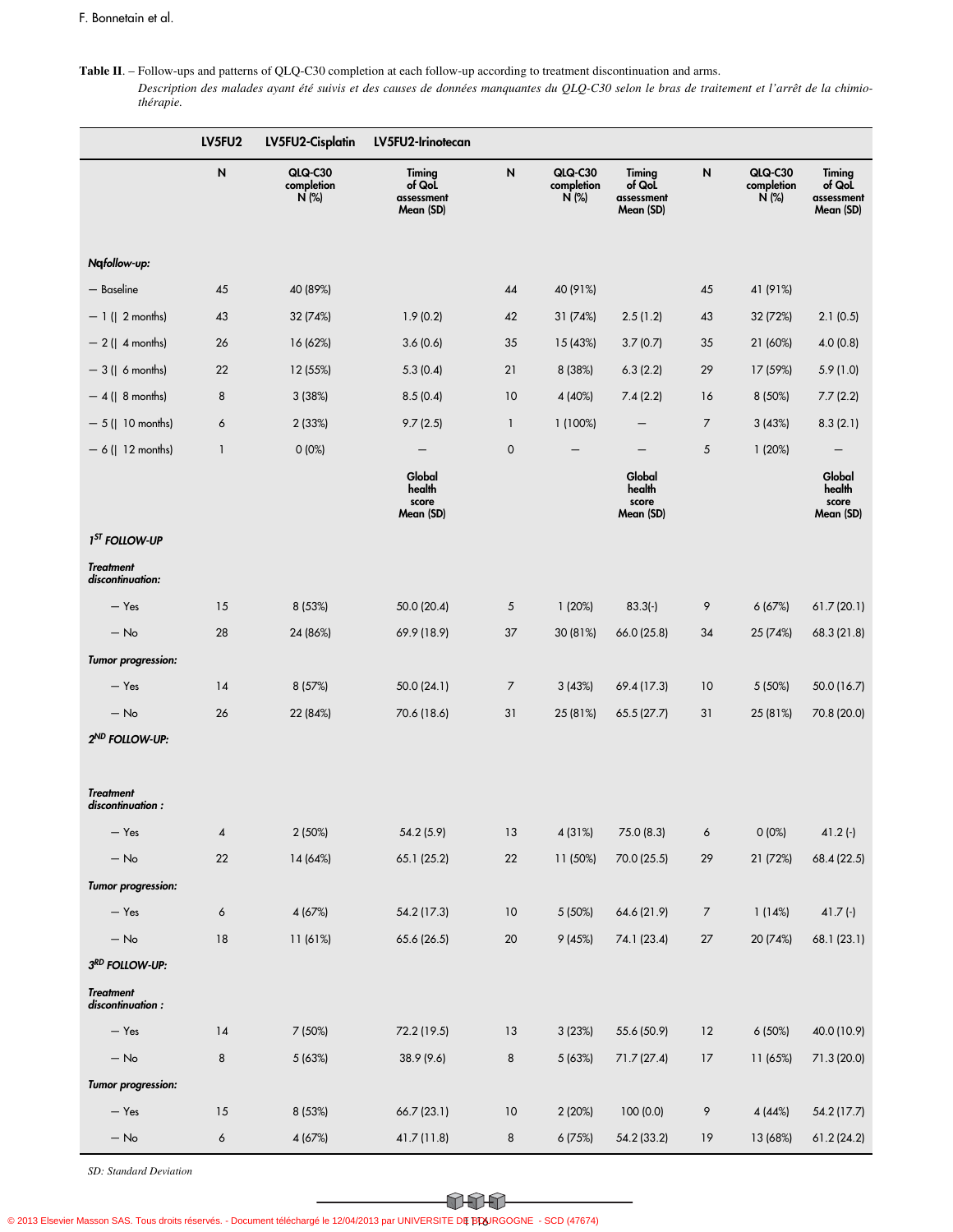| <b>Table III.</b> – Mean and number of available OLO-C30 scores at baseline and the $3rd$ follow-up. |
|------------------------------------------------------------------------------------------------------|
| Moyennes et nombre de questionnaires QLQ-C30 complétés à l'inclusion et au 3 <sup>e</sup> suivi.     |

|                    |                    | LV5FU2          |              |                              | LV5FU2-Cisplatin |                 |    |                              | LV5FU2-Irinotecan |                 |    |                              |                |
|--------------------|--------------------|-----------------|--------------|------------------------------|------------------|-----------------|----|------------------------------|-------------------|-----------------|----|------------------------------|----------------|
|                    | QLQ-C30<br>Scores: | Mean (SD)       | $\mathsf{N}$ | Mean (SD)                    | $\sf N$          | Mean (SD)       | N  | Mean (SD)                    | $\mathsf{N}$      | Mean (SD)       | N  | Mean (SD)                    | $\overline{N}$ |
|                    |                    | <b>Baseline</b> |              | 3 <sup>rd</sup><br>follow-up |                  | <b>Baseline</b> |    | 3 <sup>rd</sup><br>follow-up |                   | <b>Baseline</b> |    | 3 <sup>rd</sup><br>follow-up |                |
|                    | Global<br>Health   | 52.3 (26)       | 37           | 61.1(23)                     | 9                | 52,8 (27)       | 33 | 65.6 (35)                    | 8                 | 55.7 (25)       | 38 | 60.1(23)                     | 14             |
|                    | Physical           | 77.8 (22)       | 38           | 69.7 (14)                    | 11               | 74.4 (25)       | 35 | 86.7 (10)                    | 8                 | 79.0 (16)       | 40 | 80.5 (13)                    | 14             |
|                    | Role               | 58.3 (34)       | 38           | 66.7 (33)                    | 11               | 64.7 (35)       | 34 | 75.0 (28)                    | 8                 | 63.8 (33)       | 40 | 78.6 (18)                    | 14             |
| Functional scales: | Emotional          | 59.4 (29)       | 37           | 75.0 (20)                    | 10               | 63.7 (28)       | 34 | 83.3 (20)                    | 8                 | 72.4 (23)       | 38 | 76.2 (19)                    | 14             |
|                    | Cognitive          | 73.4 (25)       | 37           | 70.0 (31)                    | 10               | 82.4 (22)       | 34 | 81.3 (23)                    | 8                 | 85.1 (19)       | 37 | 82.1 (19)                    | 14             |
|                    | Social             | 57.9 (33)       | 36           | 65.0 (34)                    | 10               | 66.7 (34)       | 33 | 75.0 (28)                    | 8                 | 61.1(33)        | 36 | 78.6 (18)                    | 14             |
|                    | Fatigue            | 55.1 (28)       | 38           | 45.5 (24)                    | 11               | 45.4 (32)       | 34 | 29.2 (21)                    | 8                 | 40.2 (28)       | 39 | 38.1 (20)                    | 14             |
|                    | Nausea             | 28.9 (29)       | 38           | 9.1(14)                      | 11               | 17.2 (28)       | 34 | 25.0 (22)                    | 8                 | 10.7(24)        | 39 | 13.1(18)                     | 14             |
|                    | Pain               | 39.9 (34)       | 38           | 13.6 (18)                    | 11               | 41.4 (34)       | 35 | 20.8 (25)                    | 8                 | 29.2 (30)       | 40 | 20.2(23)                     | 14             |
|                    | Dyspnoea           | 24.6 (27)       | 38           | 33.3 (30)                    | 11               | 15.2(24)        | 33 | 29.2 (33)                    | 8                 | 21.9(28)        | 38 | 21.4(21)                     | 14             |
|                    | Insomnia           | 46.5 $(38)^P$   | 38           | 9.1(16)                      | 11               | $36.3(32)^P$    | 34 | 12.5(17)                     | 8                 | 23.9 $(32)^P$   | 39 | 16.7(17)                     | 14             |
| Symptom scales:    | Appetite<br>loss   | 50.9 (42)       | 38           | 30.3 (32)                    | 11               | 41.9 (40)       | 35 | 16.7(25)                     | 8                 | 36.8 (40)       | 39 | 16.7(29)                     | 14             |
|                    | Constipation       | $39.5(38)^{J}$  | 38           | 18.2(35)                     | 11               | $17.7(25)^{J}$  | 34 | 16.7(18)                     | 8                 | $17.1(25)^{J}$  | 39 | 16.7(29)                     | 14             |
|                    | Diarrhoea          | 19.3 (29)       | 38           | 12.1(23)                     | 11               | 17.7(22)        | 34 | 16.7(25)                     | 8                 | 8.6(21)         | 39 | 11.9(17)                     | 14             |
|                    | Financial          | 10.8(25)        | 37           | 0.0(0.0)                     | 10               | 9.1(15)         | 33 | 14.3 (26)                    | $\overline{7}$    | 6.3(13)         | 37 | 11.9(21)                     | 14             |

Scores vary from 0 (worse) to 100 (best) for functional and global health scale and from 0 (best) to 100 (worse) for symptoms scales.  $\mathbf{\hat{x}}$ : p Bonferroni< 0.05.  $\mathbf{O}$ : p Bonferroni< 0.01. SD: standard deviation.

*Les scores du QLQ-C30 varient de 0 (pire) à 100 (meilleure) pour les dimensions fonctionnelles et de santé globale ; de 100 (pire) à 0 (meilleure) pour les dimensions symptomatiques.*

patient with a lymphoma and another without metastatic disease were ineligible. The 134 eligible patients had received treatment allocated by randomization. The main clinical characteristics were similar (table I). The major toxicity was hematological, which was highest in the cisplatin regimen and lowest for LV5FU2. Gastrointestinal toxicity was common with nausea/ vomiting experienced by more patients in the LV5FU2-cisplatin arm, and with diarrhea experienced by more patients in the LV5FU2-irinotecan arm (table I).

# **Quality of life**

### **FOLLOW-UP, TREATMENT DISCONTINUATION AND MISSING DATA**

According to baseline, the rate of patients performing the 3<sup>rd</sup> follow-up ranged from 48% in LV5FU2-cisplatin arm to 64% in the Irinotecan arm (table II). The major reason for stopping treatment was disease progression: 37 (82%) in LV5FU2, 24 (54.5%) in cisplatin and 27 (60%) in irinotecan arms. The QLQ-C30 completion rate was of about 90% at baseline (table II). At the 3<sup>rd</sup> follow-up the completion rates were  $55\%$  (N = 12) in LV5FU2, 38%  $(N = 8)$  in cisplatin and 59%  $(N = 17)$  in irinotecan arms. Completion rates were systematically higher in patients who did not stop treatment at follow-up (table II). Excepted in the LV5FU2 and cisplatin arm, the global health score was overall better among patients with no tumor progression (table II).

### **DESCRIPTION OF QLQ-C30 SCORES DURING FOLLOW-UP**

At baseline, insomnia and constipation symptoms scores were significantly lower in the irinotecan arm than in the other arms (p < 0.05) (table III). Global health scores were globally similar between arms during follow-up: increasing until the first follow-up and then decreasing until the 3<sup>rd</sup> follow-up though superior to baseline scores (figure 1). During the follow-up, the diarrhea score was globally lower in the irinotecan regimen (figure 2).

# **CORRELATION BETWEEN GLOBAL HEALTH SCORE AND OTHER QLQ-C30 SCORES**

At baseline, the main QLQ-C30 scales associated with global health were role, social emotional and physical functioning (table IV). While nausea, constipation and diarrhea affected QoL, the major symptoms affecting global QoL were: fatigue, pain, insomnia and loss of appetite. At the third follow-up,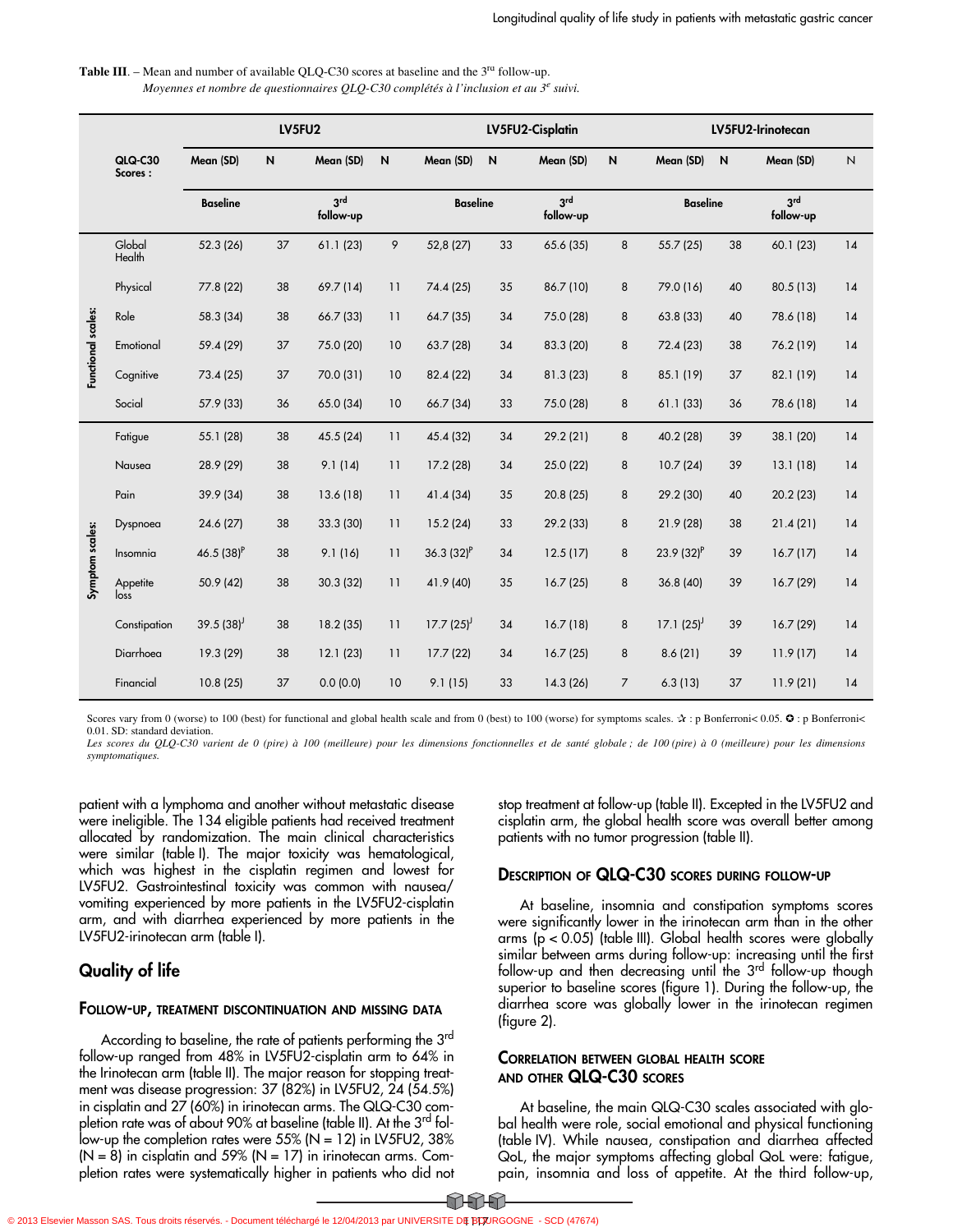

**Fig. 1** – Means of Global health score and rates of available scores during follow-up according to treatment arms. Scores vary from 0 (worse) to 100 (best).

*Moyennes du score de santé globale et taux de scores renseignés selon la chimiothérapie à chaque suivi. Le score de santé globale varie de 0 (pire) à 100 (meilleure).*



**Fig. 2** – Means of Diarrhea score during follow-up according to treatment arms.

Scores vary from 100 (worse) to 0 (best).

*Moyennes du score de symptômes diarrhéiques a chaque suivi selon le bras de traitement.*

*Le score de symptômes diarrhéiques varie de 100 (pire) à 0 (meilleure).*

except for emotional scale in the LV5FU2 and cisplatin arms, and physical functioning in irinotecan arm all the others functional scales influenced global health scores (table IV). Fatigue and pain remained the major symptoms influencing global QoL in each arm. Loss of appetite and insomnia affected global QoL in LV5FU2 and LV5FU2-cisplatin arms, respectively (table IV).

### **CORRELATION BETWEEN REPORTED CLINICAL TOXICITIES AND GLOBAL HEALTH SCORES**

At the 1<sup>st</sup> follow-up, the number and the maximal grade of diarrhea were correlated: - positively in the LV5FU2 regimen  $(r = 0.37 / r = 0.35; P < 0.05)$ ,  $-$  negatively in the irinotecan

regimen  $(r = -0.42 / r = -0.39; P < 0.05)$ . At the 2<sup>nd</sup> followup, the number of nausea, of total reported toxicities and maximal grade of diarrhea were respectively correlated with LV5FU2 (r = - 0.46; P < 0.05), cisplatin (r = - 0.54;  $P < 0.05$ ) and irinotecan regimen ( $r = -0.48$ ;  $P < 0.05$ ). At the 3<sup>rd</sup> follow-up, the number and the maximal grade of alopecia  $(r = -0.79/ r = -0.78; P < 0.05)$  were negatively associated with global health score in cisplatin arm. The anemia toxicity grade was correlated with global health score in the irinotecan regimen (r = - 0.54; P < 0.05).

### **FREQUENCIES OF PATIENTS WITH IMPROVED OR STABLE QLQ-C30 SCORES BETWEEN BASELINE AND THE 3RD FOLLOW-UP**

Patients presenting an improved or a stable global health score at the 3<sup>rd</sup> follow-up were more frequent in the irinotecan arm: 13% in LV5FU2 arm, 11% in LV5FU2-cisplatin arm and 18% in LV5FU2-irinotecan arm (table V). Apart from emotional, pain and insomnia the other QLQ-C30 scores improvements were by decreasing order more frequent in the irinotecan, LV5FU2 and cisplatin arms (table V). Among patients with available QoL scores, functional scores improvement was less frequent in the irinotecan regimen.

### **MIXED MODEL ANALYSIS OF VARIANCE FOR REPEATED MEASUREMENTS**

The global health, role, emotional, social, pain, sleep and appetite scores were significantly improved after 6 months of chemotherapy (table VI). Whatever the follow-up, the Global health and the 5 functional scores were higher in irinotecan compared to the LV5FU2 arm. There was also an apparent difference in the symptom scores: 8 symptom scores were lower in the irinotecan arm (table VI). According to the cisplatin arm, the irinotecan-based therapy was associated with a higher global QoL, 5 functional scores (table VI) and 8 less symptom scores.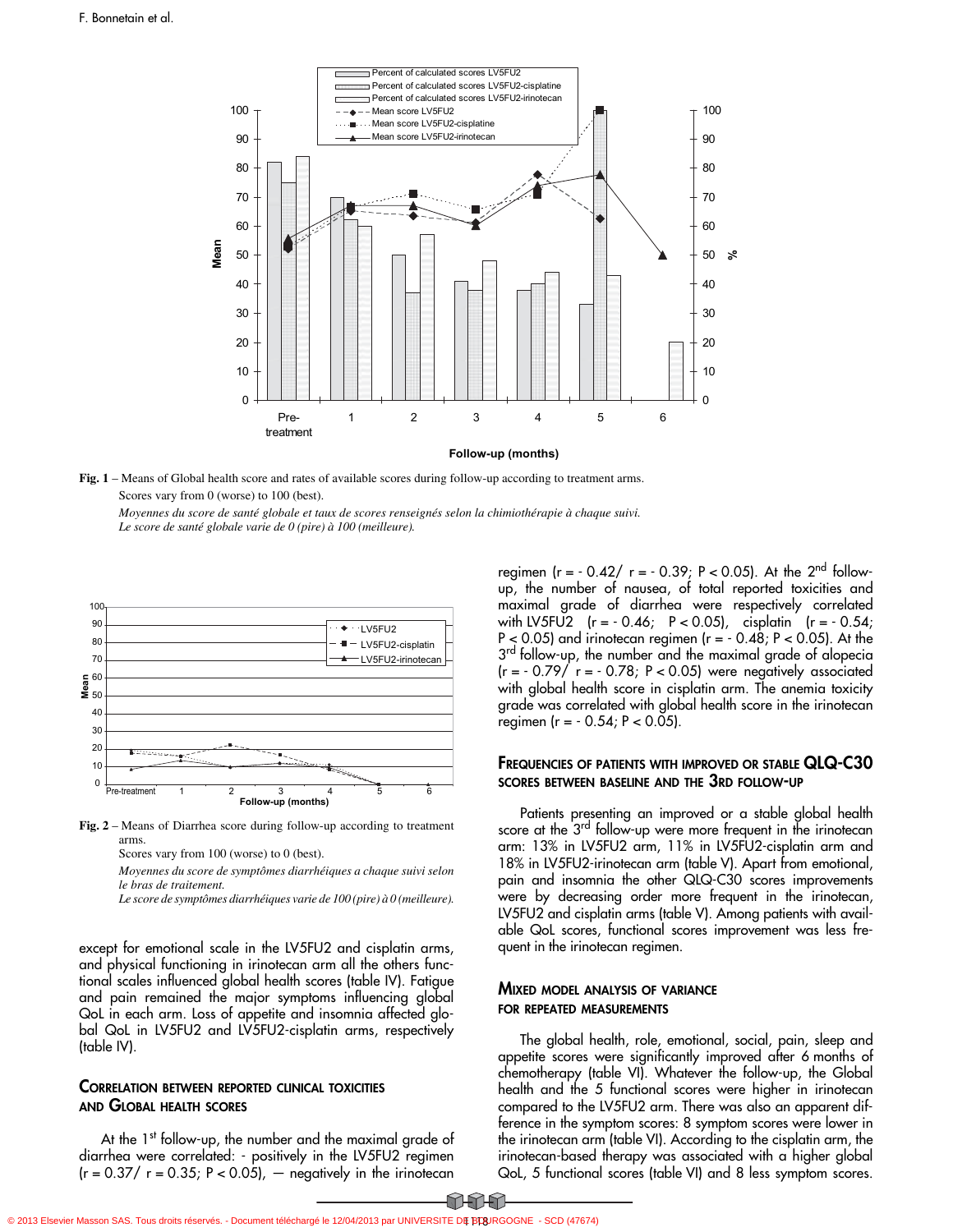**Table IV**. – Spearman Correlation coefficient between QLQ-C30 scores and Global Health score according to treatment arm at baseline and the 3rd follow-up.

*Coefficients de corrélation de Spearman entre le score de santé globale et les autres dimensions du QLQ-C30 à l'inclusion et au 3e suivi selon le bras de traitement.*

|                 |                    |                  | LV5FU2  |         |         | LV5FU2-Cisplatin | LV5FU2-Irinotecan |         |
|-----------------|--------------------|------------------|---------|---------|---------|------------------|-------------------|---------|
| QLQ-C30 Scores: |                    | r                | P       | r       | P       | r                | P                 |         |
|                 |                    |                  |         |         |         |                  |                   |         |
|                 |                    | Physical         | 0.4     | < 0.01  | 0.6     | < 0.001          | 0.6               | < 0.001 |
|                 | Functional scales: | Role             | 0.6     | < 0.001 | 0.7     | < 0.001          | 0.6               | < 0.001 |
|                 |                    | Emotional        | 0.4     | < 0.05  | 0.5     | < 0.01           | 0.4               | < 0.01  |
|                 |                    | Cognitive        | 0.1     |         | 0.3     |                  | 0.2               |         |
| <b>Baseline</b> |                    | Social           | 0.6     | < 0.001 | 0.7     | < 0.001          | 0.6               | < 0.001 |
|                 |                    | Fatigue          | $-0.6$  | < 0.001 | $-0.7$  | < 0.001          | $-0.7$            | < 0.001 |
|                 |                    | Nausea           | $-0.2$  |         | $-0.5$  | < 0.01           | $-0.4$            | < 0.05  |
|                 |                    | Pain             | $-0.6$  | < 0.001 | $-0.6$  | < 0.001          | $-0.6$            | < 0.001 |
|                 |                    | Dyspnoea         | $-0.2$  |         | $-0.1$  |                  | $-0.5$            | < 0.01  |
|                 | Symptom scales:    | Insomnia         | $-0.4$  | < 0.05  | $-0.5$  | < 0.01           | $-0.6$            | < 0.001 |
|                 |                    | Appetite loss    | $-0.6$  | < 0.001 | $-0.6$  | < 0.001          | $-0.7$            | < 0.001 |
|                 |                    | Constipation     | $-0.4$  | < 0.01  | $-0.4$  | < 0.05           | $-0.3$            | < 0.05  |
|                 |                    | Diarrhoea        | $-0.2$  |         | $-0.5$  | < 0.01           | $-0.4$            | < 0.05  |
|                 |                    | Financial        | $-0.2$  |         | $-0.1$  |                  | 0.1               |         |
|                 |                    |                  |         |         |         |                  |                   |         |
|                 |                    | Physical         | 0.7     | < 0.05  | 0.6     |                  | 0.0               |         |
|                 |                    | Role             | 0.6     |         | 0.8     | < 0.05           | 0.7               | < 0.01  |
|                 |                    | Emotional        | 0.4     |         | $-0.4$  |                  | 0.7               | < 0.01  |
|                 | Functional scales: | Cognitive        | 0.6     |         | 0.6     |                  | 0.5               | < 0.05  |
|                 |                    | Social           | 0.6     |         | 0.8     | < 0.05           | 0.7               | < 0.01  |
| 3rd Follow-up   |                    | Fatigue          | $-0.7$  | < 0.05  | $-0.5$  |                  | $-0.7$            | < 0.01  |
|                 |                    | Nausea           | $-0.1$  |         | $-0.3$  |                  | $-0.3$            |         |
|                 |                    | Pain             | $-0.6$  |         | $-0.7$  |                  | $-0.6$            |         |
|                 |                    | Dyspnoea         | $0.2\,$ |         | $0.2\,$ |                  | $-0.2$            |         |
|                 |                    | Insomnia         | $-0.1$  |         | 0.6     |                  | $-0.4$            |         |
|                 | Symptom scales:    | Appetite<br>loss | $-0.6$  |         | $0.0\,$ |                  | $-0.3$            |         |
|                 |                    | Constipation     | $-0.4$  |         | $-0.4$  |                  | $-0.1$            |         |
|                 |                    | Diarrhoea        | 0.3     |         | $-0.1$  |                  | $-0.1$            |         |
|                 |                    | Financial        | $0.0\,$ |         | $0.1\,$ |                  | $-0.1$            |         |

*Scores vary from 0 (worse) to 100 (best) for functional and global health scale and from 0 (best) to 100 (worse) for symptoms scales. r, spearman correlation coefficient, significant if P d 0.05.*

Les scores du QLQ-C30 varient de 0 (pire) à 100 (meilleure) pour les dimensions fonctionnelles et de santé globale ; de 100 (pire) à 0 (meilleure) pour les dimensions symptomatiques.

. r, coefficient de corrélation de Spearman significatif si P  $\Omega$ 0.05.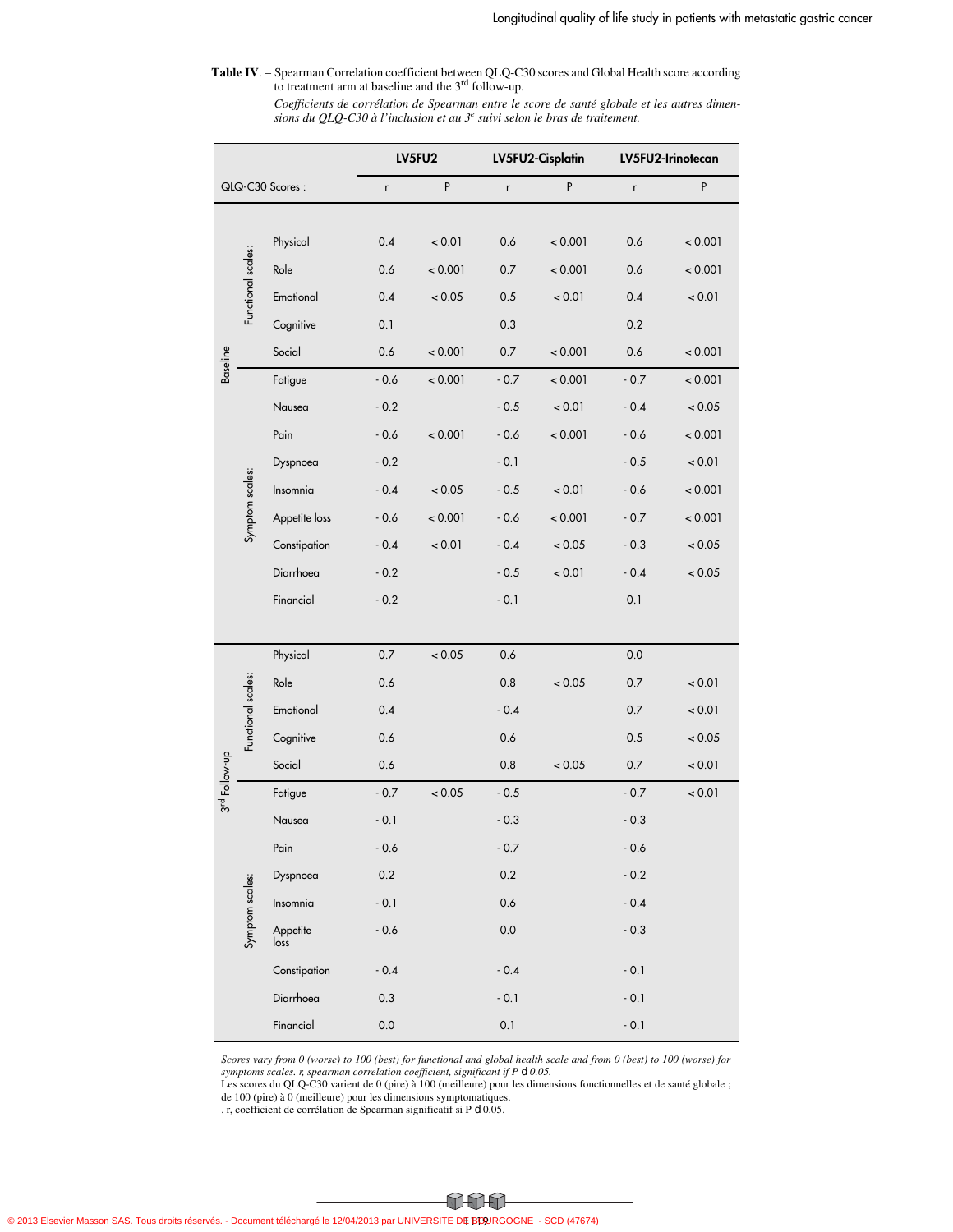#### **Table V**. – Description of the QLQ-C30 scores stable or improved at the third follow-up according to treatment arm.

*Description de la fréquence des malades présentant un score de qualité de vie amélioré ou* maintenu au 3<sup>e</sup> suivi selon le bras de traitement.

|                    |                                                                                          |    | LV5FU2 $N = 45$ |       |   | LV5FU2-Cisplatin<br>$N = 44$ |       |    | LV5FU2-Irinotecan<br>$N = 45$ |      |
|--------------------|------------------------------------------------------------------------------------------|----|-----------------|-------|---|------------------------------|-------|----|-------------------------------|------|
|                    | QLQ-C30 Scores at the third<br>follow-up ØBaseline<br>$(N \text{ total } \frac{5}{7})$ : | N  | %               | %     | N | %                            | %     | N  | %                             | $\%$ |
|                    | - Global health<br>(8/6/13)                                                              | 6  | 13.0            | 75.0  | 5 | 11.0                         | 83.0  | 8  | 18.0                          | 62.0 |
|                    | - Physical<br>$(10/\dot{6}/14)$                                                          | 6  | 13.0            | 60.0  | 4 | 9.0                          | 67.0  | 7  | 16.0                          | 50.0 |
|                    | $-$ Role<br>(10/6/14)                                                                    | 5  | 11.0            | 50.0  | 3 | 7.0                          | 50.0  | 11 | 24.0                          | 79.0 |
| Functional scales: | - Emotional<br>(9/6/13)                                                                  | 8  | 18.0            | 89.0  | 6 | 14.0                         | 100.0 | 7  | 16.0                          | 54.0 |
|                    | $-$ Cognitive<br>(9/6/13)                                                                | 6  | 13.0            | 67.0  | 4 | 9.0                          | 67.0  | 7  | 16.0                          | 54.0 |
|                    | - Social<br>(8/6/13)                                                                     | 4  | 9.0             | 50.0  | 3 | 7.0                          | 50.0  | 10 | 22.0                          | 77.0 |
|                    | $-$ Fatigue<br>(10/6)14                                                                  | 4  | 9.0             | 40.0  | 3 | 7.0                          | 50.0  | 8  | 18.0                          | 57.0 |
|                    | - Nausea<br>(10/6/14)                                                                    | 7  | 16.0            | 70.0  | 1 | 2.0                          | 17.0  | 8  | 18.0                          | 57.0 |
|                    | $-$ Pain<br>(10/6/14)                                                                    | 7  | 16.0            | 70.0  | 4 | 9.0                          | 67.0  | 7  | 16.0                          | 50.0 |
|                    | - Dyspnoea<br>(10/6/13)                                                                  | 7  | 16.0            | 70.0  | 3 | 7.0                          | 50.0  | 9  | 20.0                          | 70.0 |
| Symptom scales:    | — Insomnia<br>(10/6/14)                                                                  | 10 | 22.0            | 100.0 | 6 | 14.0                         | 100.0 | 10 | 22.0                          | 71.0 |
|                    | - Appetite loss<br>(10/6/13)                                                             | 9  | 20.0            | 90.0  | 5 | 11.0                         | 83.0  | 11 | 24.0                          | 85.0 |
|                    | - Constipation<br>(10/6/14)                                                              | 8  | 18.0            | 80.0  | 4 | 9.0                          | 67.0  | 12 | 27.0                          | 86.0 |
|                    | — Diarrhoea<br>(10/6/14)                                                                 | 9  | 20.0            | 90.0  | 4 | 9.0                          | 67.0  | 10 | 22.0                          | 71.0 |
|                    | - Financial<br>(10/6/13)                                                                 | 9  | 20.0            | 100.0 | 4 | 9.0                          | 67.0  | 10 | 22.0                          | 77.0 |

%\* Rate of QLQ-C30 score stable or improved between baseline and the 3rd follow-up among available scores at these 2 time points.  $\hat{y}$  Number of patients with available scores at baseline and the 3rd follow-up. Scores vary from 0 (worse) to 100 (best) for functional and global health scale and from 0 (best) to 100 (worse) for symptoms scales.

*%\*: Pourcentage de patients ayant un score QLQ-C30 maintenu ou amélioré entre l'inclusion et le 3ème suivi parmi les patients ayant ces scores renseignés.*  $\hat{\mathbf{r}}$  *: Nombre de patients ayant le score QLQ-C30 renseigné à l'inclusion et au*<br><sup>*3ème</sup> suivi.*</sup> <sup>1e</sup> suivi.

*Les scores du QLQ-C30 varient de 0 (pire) à 100 (meilleure) pour les dimensions fonctionnelles et de santé globale ; de 100 (pire) à 0 (meilleure) pour les dimensions symptomatiques.*

The only exception was for lower dyspnea in patients receiving cisplatin.

### **POOREST SCORE IMPUTATION**

While QLQ-C30 scores significantly decreased during follow-up, the QLQ-C30 missing scores imputation confirmed that during 6 months, the irinotecan-based therapy was associated respectively with 15 and 14 scales having a better QoL level than cisplatin and LV5FU2 (table VI).

### **KAPLAN-MEIER METHODS TO ANALYSE LONGITUDINAL QUALITY OF LIFE**

The survival until global health score deterioration was better in the LV5FU2-cisplatin arm until 6 months. Thereafter, patients presenting a global health score deterioration at 6 months were 63% [38 – 87], 56% [30 – 85] and 53% [34 – 73] in LV5FU2, LV5FU2-cisplatin and LV5FU2-irinotecan arms, respectively (figure 3). The median time until definitive global health score deterioration was: 5.5 months in the LV5FU2 and LV5FU2-cisplatin arms and 5.8 in the LV5FU2-irinotecan arm, respectively.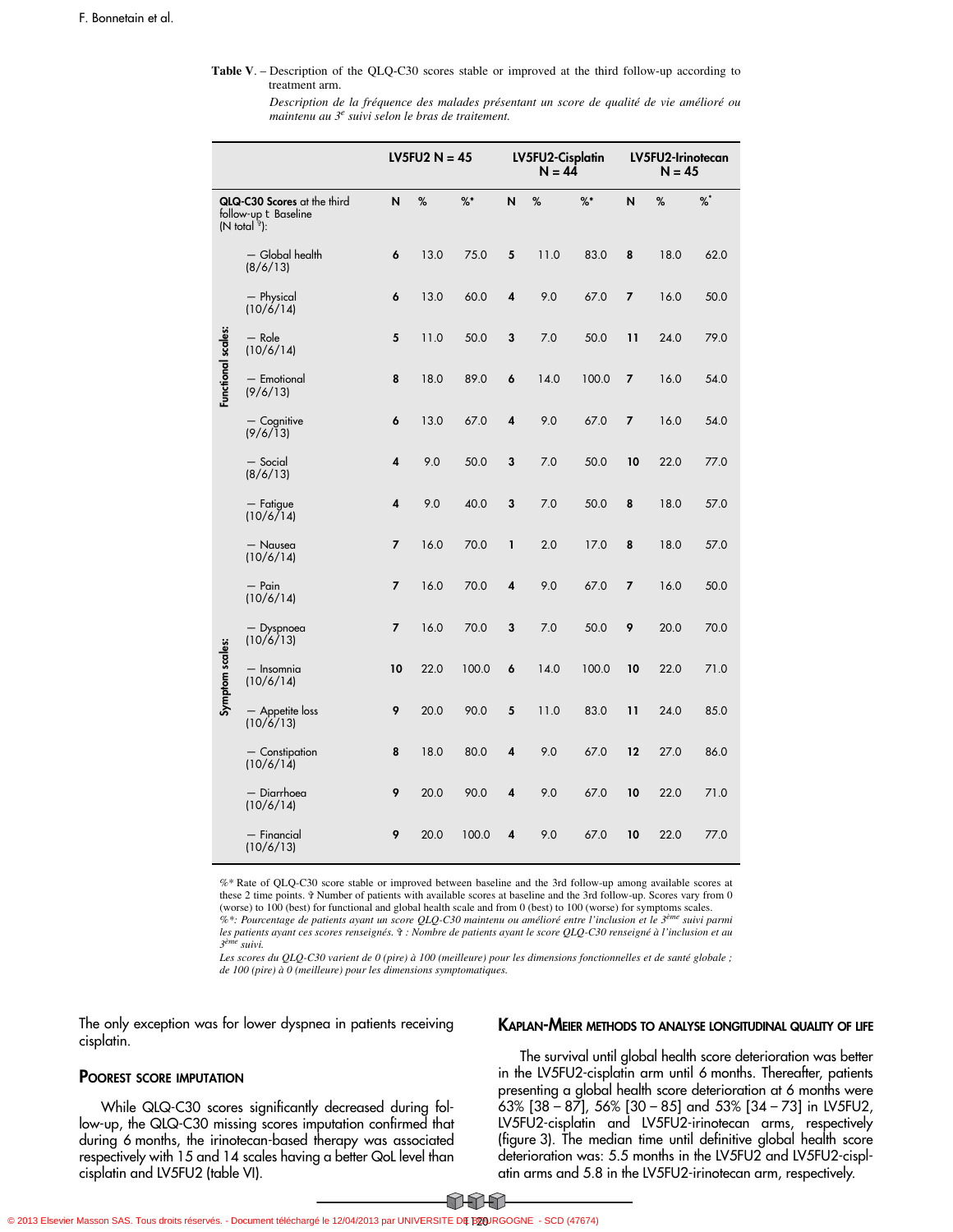#### **Table VI**. – Longitudinal QoL analysis according to treatment arm using mixed model analysis of variance for repeated measurement.

*Analyse longitudinale de la qualité de vie selon le bras de traitement par un modèle mixte d'analyse de variance pour mesures répétées.*

|                    |                    | <b>Time</b><br>effect* | <b>Treatment</b><br><b>Effect</b> | LV5FU2-Irinotecan<br><b>VS</b><br>LV5FU2 | LV5FU2-Irinotecan<br><b>VS</b><br>LV5FU2-Cisplatin |
|--------------------|--------------------|------------------------|-----------------------------------|------------------------------------------|----------------------------------------------------|
|                    | QLQ-C30<br>Scores: | P                      | P                                 | Mean differences                         | <b>Mean differences</b>                            |
|                    | Global health      | < 0.0001               | 0,89                              | $+2,2$                                   | $+0.8$                                             |
|                    | Physical           | 0.45                   | 0.41<br>$+2.4$                    |                                          | $+4.9$                                             |
| Functional scales: | Role               | < 0.01                 | 0.68                              | $+4.6$                                   | $+3.7$                                             |
|                    | Emotional          | < 0.0001               | 0.29                              | $+4.1$                                   | $+6.7$                                             |
|                    | Cognitive          | 0.79                   | 0.15                              | $+8.3$                                   | $+2.6$                                             |
|                    | Social             | < 0.01                 | 0.71                              | $+4.7$                                   | $+2.5$                                             |
|                    | Fatigue            | 0.16                   | 0.12                              | $-10.2$                                  | $-4.4$                                             |
|                    | Nausea             | 0.99                   | 0.55                              | $-2.6$                                   | $-4.7$                                             |
|                    | Pain               | < 0.0001               | 0.72                              | $-1.1$                                   | $-3.9$                                             |
|                    | Dyspnoea           | 0.36                   | 0.17                              | $-3.5$                                   | $+5.2$                                             |
|                    | Insomnia           | < 0.0001               | 0.13                              | $-10.1$                                  | $-8.2$                                             |
| Symptom scales:    | Appetite loss      | < 0.01                 | 0.31                              | $-8.8$                                   | $-8.1$                                             |
|                    | Constipation       | 0.41                   | < 0.05                            | $-11.9$                                  | $-0.3$                                             |
|                    | Diarrhoea          | 0.97                   | 0.27                              | $-4.7$                                   | $-5.9$                                             |
|                    | Financial          | 0.36                   | 0.72                              | $+2.1$                                   | $-0.5$                                             |

#### **Poorest QLQ-C30 allocation for missing scores**

|                    |                    | Time effect <sup>*</sup> | <b>Treatment</b><br><b>Effect</b> | LV5FU2-Irinotecan<br>vs LV5FU2 | LV5FU2-Irinotecan<br>vs LV5FU2-Cisplatin |
|--------------------|--------------------|--------------------------|-----------------------------------|--------------------------------|------------------------------------------|
|                    | QLQ-C30<br>Scores: | P                        | P                                 | Mean differences               | Mean differences                         |
|                    | Global health      | < 0.001                  | 0.48                              | $+2.6$                         | $+5.8$                                   |
|                    | Physical           | < 0.0001                 | 0.18                              | $+2.1$                         | $+9.5$                                   |
|                    | Role               | < 0.001                  | 0.24                              | $+3.2$                         | $+9.1$                                   |
| Functional scales: | Emotional          | < 0.001                  | 0.18                              | $+2.2$                         | $+9.4$                                   |
|                    | Cognitive          | < 0.0001                 | 0.33                              | $+5.9$                         | $+8.2$                                   |
|                    | Social             | < 0.01                   | 0.43                              | $+3.6$                         | $+7.3$                                   |
|                    | Fatigue            | < 0.001                  | 0.26                              | $-6.2$                         | $-7.4$                                   |
|                    | Nausea             | < 0.0001                 | 0.16                              | $-1.2$                         | $-10.2$                                  |
|                    | Pain               | < 0.001                  | 0.27                              | $-0.3$                         | $-8.0$                                   |
|                    | Dyspnoea           | < 0.0001                 | 0.83                              | $-1.7$                         | $-3.4$                                   |
|                    | Insomnia           | < 0.001                  | 0.19                              | $-4.0$                         | $-10.4$                                  |
| Symptom scales:    | Appetite loss      | < 0.05                   | 0.18                              | $-5.6$                         | $-10.9$                                  |
|                    | Constipation       | < 0.0001                 | 0.33                              | $-7.9$                         | $-7.1$                                   |
|                    | Diarrhoea          | < 0.0001                 | 0.06                              | $-2.6$                         | $-12.5$                                  |
|                    | Financial          | < 0.0001                 | 0.18                              | $+1.3$                         | $-9.1$                                   |

*Results of the longitudinal QLQ-C30 analysis using a mixed model analysis of variance for repeated measurement* (Baseline and the first three follow-ups). Significant if p < 0.05. \* Global linear change during the first three follow-<br>ups. Scores vary from 0 (worse) to 100 (best) for functional and global health scale and from 0 (bes *for symptoms scales.*

Résultats du modèle mixte d'analyse de variance pour mesures répétées (inclusion et 3 premiers suivis). Significatif si p < 0.05. \* Variation linéaire globale du score durant les suivis.

Les scores du QLQ-C30 varient de 0 (pire) à 100 (meilleure) pour les dimensions fonctionnelles et de santé globale ; de 100 (pire) à 0 (meilleure) pour les dimensions symptomatiques.

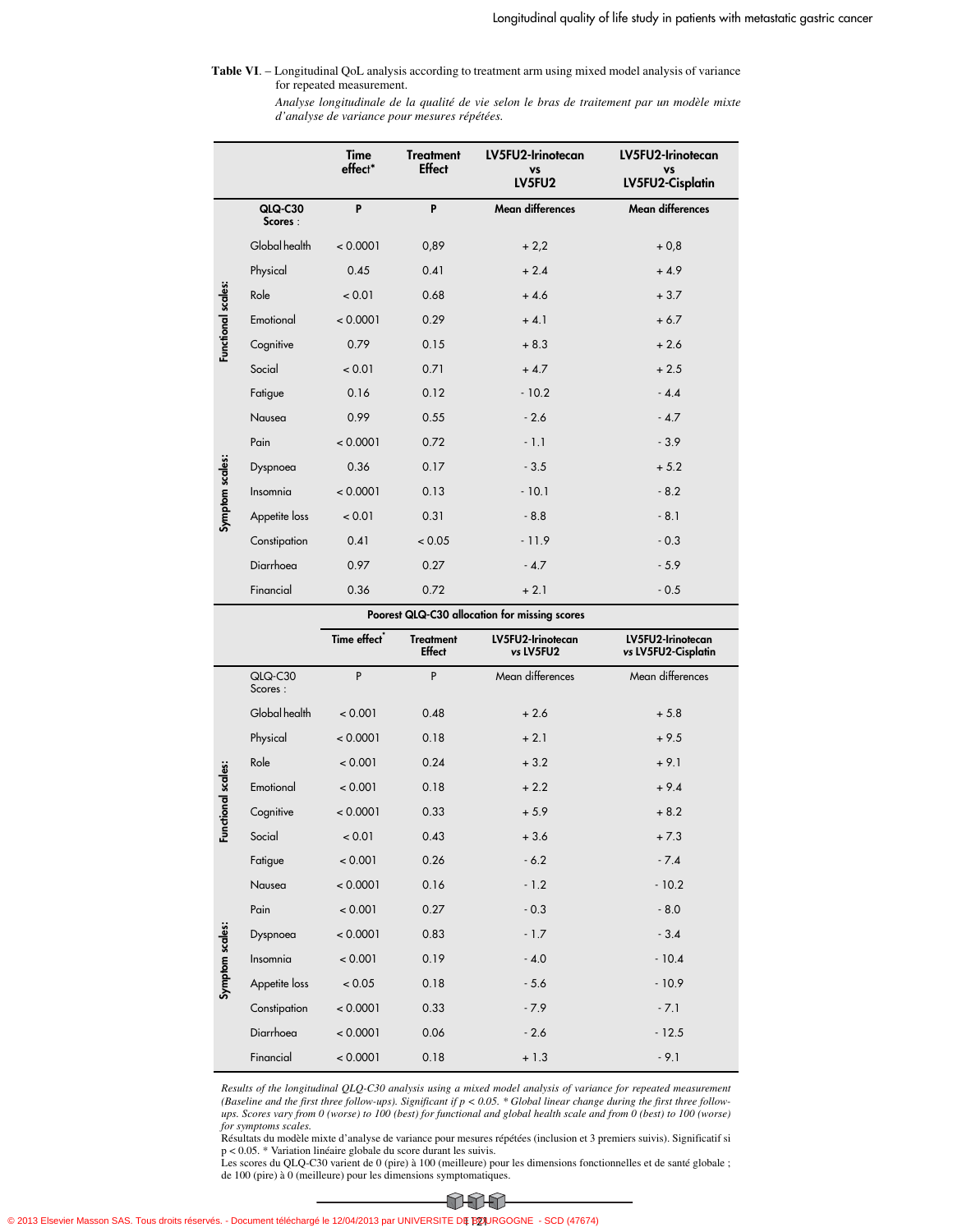

**Fig. 3** – Time until definitive Global health score deterioration (Kaplan Meier estimate).

*Temps jusqu'à détérioration définitive du score de santé globale (Estimation de Kaplan Meier).*

# **Discussion**

From the patient's point of view, QoL results highlight the best toxicity/efficacy ratio in the LV5FU2-Irinotecan basedtherapy regimen. As compared to LV5FU2, the best overall response rate, the longest survival did not adversely affect QoL in the irinotecan regimen but did more in the cisplatin arm [7]. While survival until definitive global health deterioration was globally similar between arms, the longitudinal analyses showed that irinotecan-based-therapy presented 14 to 15 scores with a better QoL level. The relative impact of treatment-related toxicity and progressive metastatic disease are difficult to separate [22]. However, our results suggest that irinotecan was the best compromise between clinical efficacy and toxicity. If gastrointestinal and haematological toxicities were more frequent and correlated to global health in the irinotecan regimen, the better efficacy seemed to positively counterbalance their impacts about perceived diarrhoea, fatigue and therefore global health [7]. To preserve functional ability and to improve QoL until progression or death, specific supportive care and prophylactic treatments should be planned to reduce toxicity impact in future palliative trials using irinotecan. The most important subsets of QoL like diarrhoea, fatigue or pain should be specifically assessed and improved in the future phase III trial. If these data complement safety and efficacy from the patient's point of view, we recognize that in a phase II setting, it is difficult to state definitive conclusions regarding the effect of chemotherapy on QoL [22]. The differential treatment impacts could have changed the relative importance of domains constituting their perceived global QoL; this "Response shift" component could have biased the QoL results [32]. The fact that some of the observed differences or correlations in this study did not reach statistical significance may also be due to sample size limitations.

If this study supported the interest of assessing and using QoL in phase II trials, the completion rate limited its feasibility. In palliative settings, many studies have already reported a similar problem regarding failure of completion [20]. In assessable patients, chemotherapies appeared to preserve QoL in the 6-month follow-up. This finding is consistent with the QoL benefits reported with the ELF regimen [38] but differs from the maintained without improvement global QoL found with the ECF regimen [39, 40]. The missing data could explain these differences. The main causes for drop-outs were tumor progression: some patients were still alive but have not submitted assessment

or have been assessed without QoL completion [29, 41]. These non-random missing data could have biased the differential treatment impact on QoL [29]: the QoL level was overestimated and more specifically related to the progression-free period and healthy patients [11, 31, 41]. We restrained analyses until the 3<sup>rd</sup> follow-up in order to reduce these biases. The poorest score imputation was performed to test the robustness of our results in a pessimistic point of view [31]. These conservative estimates are not optimal: the QoL score variability has been reduced and the lacks of information after treatment discontinuation are not resolved [37]. The use of pattern mixture models or sub-group analyses would have been alternatives but were not relevant with few patients [29, 41]. In future trials, FFCD should introduce specific procedures to improve QoL data completion [11, 42, 22]. Protocols should clearly state that QoL completion is required independently of patient health status. The need for help in completing questionnaires should be proposed. Furthermore use of an interview should be feasible in phase II study to ensure compliance [43, 44]. It would be useful and more efficient to reduce the number of assessments during treatment. Their choices should be planned in a clinical meaningful time frame [45].

Firstly, we have reported the rate of patients presenting a stable or improved Global health between baseline and the 3rd follow-up. Reporting these percentage changes from baseline gives the results in clinically relevant terms [46]. Furthermore, it would offer QoL hypothesis in order to design another phase II or phase III trial [22]. However, this presentation is biased by the fact that only patients responding at these two time points contribute data to the analysis and QoL level was not investigated [31, 46]. Secondly we have performed a mixed model analysis of variance; results have been summarized in terms of number of scales for which the mean of Irinotecan-regimen QoL is better than in the other treatments. These presentations could help to globally judge the best impact during follow-up and were retained to complement the main clinical results [7]. Due to missing data and the lack of statistical power, it was difficult to interpret the clinical meaning of these estimated mean differences and longitudinal changes [30, 41]. However, these informative results about QoL level seem consistent with the percentage changes from baseline analyses. The last analysis performed was an estimate of the time until the first observation of Global health score deterioration without any return to a better state during the study. This definition could be used stating that most of the missing data after an observed deterioration is assumed to be related to a continuous deterioration of QoL. This assumption is supported by the design and the drop-out mechanism. While differential QoL level is not explored, this presentation dealing with phase II design could clearly help to estimate the QoL process in a timing point of view and to formulate an hypothesis for future trials. A multiple event survival analysis should be tested in a future study to jointly study progression, death and QoL deterioration.

According to our study and binding phase II designs, we are convinced that these QoL analyses would be relevant to complement the benefit-risk judgement from the patient's point of view. Furthermore, they would be useful to generate hypotheses and to improve logistics [21, 22]. As an example, the new validated gastric cancer module EORTC STO 22 should be warranted in the future phase III trial to increase responsiveness to change and QoL data collection should be optimized [47]. FFCD plans to include a QoL endpoint in future palliative phase II trials in patients with advanced digestive cancer. The way of analysing and presenting QoL data influences the amount of information [31]: future research should be addressed in order to more accurately describe the standard of reporting and analysing QoL data in a phase II trial.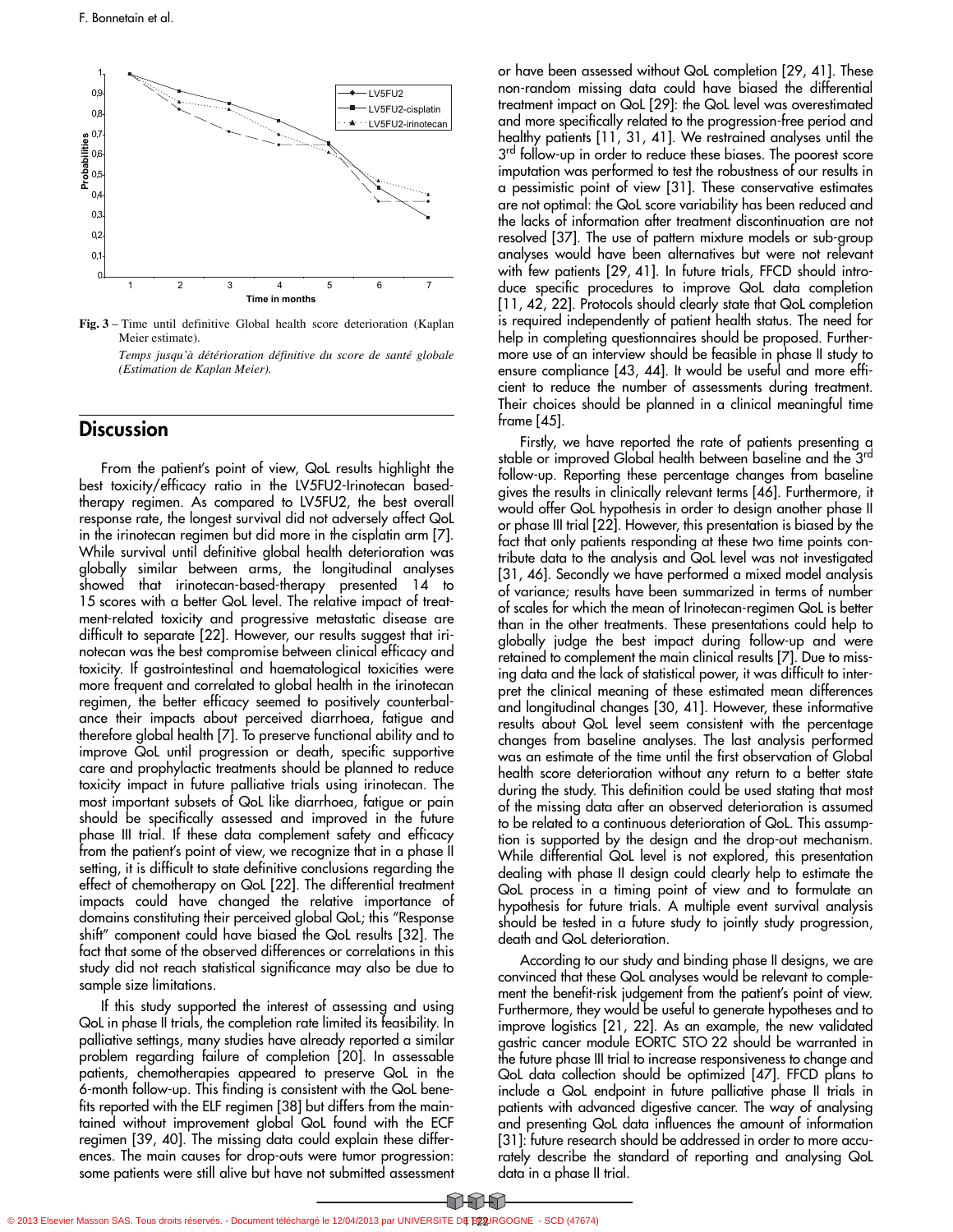*ACKNOWLEDGMENTS - We thank the following physicians for their participation to this study: T Aparicio (Paris), D Auby (Libourne), F Audemar (Strasbourg), R Barraya (Angers), C Bories (Beauvais), E Boucher (Rennes), O Boulat (Avignon), AC Braud (Marseille), P Burtin (Angers), G Capodano (Marseille), FX Caroli-Bosc (Nice), C Cazalbou (Valence), J Charneau (Boulogne sur Mer), MC Clavero-Fabri (Briis sous Forges), MA Coulon (Le Mans), XR David (St Jean de Luz), N Delva (Angers), E Echinard (Bayonne), P Feydy (Saint Quentin), MP Filipetto (Briey), P Lefelliatre, (Cherbourg), E Fleck (La Rochelle), MP Galais (Caen), E Gamelin (Angers), B Garcia (Reims), P Geoffroy (Epernay), J Haem (Lannion), M Hebbar (Lille), JL Jouve (Dijon), H Lacroix (Nantes), JP Lagasse (Orléans), JR Lavignasse (Lannion), C Le Foll (Bris sous Forges), JL Legoux (Pessac), F Locatelli (Strasbourg), M Mabro (Suresnes), R Mackiewicz (Valence), P Maillard (Angers), L Mignot (Suresnes), M Pelletier (Bourgoin-Jallieu), D Pezet (Clermond-Ferrand), JM Phélip (Dijon), D Pillon (Bourg en Bresse), E Rassiat (Dijon), K Richard (Marseille), JF Roche (Verdun), D Smith (Pessac), N Stremsdoerfer (Bourgoin-Jallieu), E Suc (Montauban), H Tossou (Beauvais), AM Touchais (Avignon), F Varlet (Béthune), D Vetter (Strasbourg), F Viret (Marseille), S Walter (Metz).*

*We also thank F Guiliani, L Awad (Statistics) and D Mery-Mignard (study initiation).*

*AUTHORS' DISCLOSURES OF POTENTIAL CONFLICTS INTEREST: - The authors indicated no potential conflicts of interest.*

*Supported by grants from Aventis, Baxter, and the Association pour la Recherche Contre le Cancer.*

#### *REFERENCES*

- 1. Parkin DM, Whelan SL, Ferlay J, Teppo L, Thomas DB et al. Cancer incidence in five continents. Lyon: IARC, 2002.
- 2. Saltz LB, Cox JV, Blanke C, Rosen LS, Fehrenbacher L, Moore MJ, et al. Irinotecan plus fluorouracil and leucovorin for metastatic colorectal cancer. Irinotecan Study Group. N Engl J Med 2000; 343:905-14.
- 3. Douillard JY, Cunningham D, Roth AD, Navarro M, James RD, Karasek P, et al. Irinotecan combined with fluorouracil compared with fluorouracil alone as first-line treatment for metastatic colorectal cancer: a multicentre randomised trial. Lancet 2000;355:1041-7.
- 4. Blanke CD, Haller DG, Benson AB, Rothenberg ML, Berlin J, Mori M, et al. A phase II study of irinotecan with 5-fluorouracil and leucovorin in patients with previously untreated gastric adenocarcinoma. Ann Oncol 2001;12:1575-80.
- 5. Kohne CH, Catane R, Klein B, Ducreux M, Thuss-Patience P, Niederle N, et al. Irinotecan is active in chemonaive patients with metastatic gastric cancer: a phase II multicentric trial. Br J Cancer 2003; 89:997-1001.
- 6. Lin-Shin L, Hecht J: A Phase II Trial of Irinotecan in Patients with Advanced Adenocarcinoma of the Gastroesophageal (GE) Junction (abstract). Proc Am Soc Clin Oncol 2000;19:1130.
- 7. Bouche O, Raoul JL, Bonnetain F, Giovannini M, Etienne PL, Lledo G, et al. Randomized multicenter phase II trial of a biweekly regimen of fluorouracil and leucovorin (LV5FU2), LV5FU2 plus cisplatin, or LV5FU2 plus irinotecan in patients with previously untreated metastatic gastric cancer: a Federation Francophone de Cancerologie Digestive Group Study--FFCD 9803. J Clin Oncol 2004;22:4319-28.
- 8. Carr AJ, Gibson B, Robinson PG. Measuring quality of life: Is quality of life determined by expectations or experience? BMJ 2001; 322:1240-3.
- 9. Wood-Dauphinee S. Assessing quality of life in clinical research: from where have we come and where are we going? J Clin Epidemiol 1999;52:355-63.
- 10. Addington-Hall J, Kalra L. Who should measure quality of life? BMJ 2001;322:1417-20.
- 11. Moinpour CM, Feigl P, Metch B, Hayden KA, Meyskens FL, Jr., Crowley J. Quality of life end points in cancer clinical trials: review and recommendations. J Natl Cancer Inst 1989;81:485-95.
- 12. Sloan JA, Loprinzi CL, Kuross SA, Miser AW, O'Fallon JR, Mahoney MR, et al. Randomized comparison of four tools measuring

overall quality of life in patients with advanced cancer. J Clin Oncol 1998;16:3662-73.

- 13. Michael M, Tannock IF. Measuring health-related quality of life in clinical trials that evaluate the role of chemotherapy in cancer treatment. CMAJ 1998;158:1727-34.
- 14. Gotay CC, Korn EL, McCabe MS, Moore TD, Cheson BD. Qualityof-life assessment in cancer treatment protocols: research issues in protocol development. J Natl Cancer Inst 1992;84:575-9.
- 15. Bottomley A. The cancer patient and quality of life. Oncologist 2002;7:120-5.
- 16. Cohen SR, Mount BM. Living with cancer: "good" days and "bad" days — what produces them? Can the McGill quality of life questionnaire distinguish between them? Cancer 2000;89:1854-65.
- 17. Machin D, Weeden S. Suggestions for the presentation of quality of life data from clinical trials. Stat Med 1998;17:711-24.
- 18. Fairclough DL. Summary measures and statistics for comparison of quality of life in a clinical trial of cancer therapy. Stat Med 1997;16:1197-209.
- 19. Testa MA, Nackley JF. Methods for quality-of-life studies. Annu Rev Public Health 1994;15:535-59.
- 20. Fayers PM, Hopwood P, Harvey A, Girling DJ, Machin D, Stephens R. Quality of life assessment in clinical trials — guidelines and a checklist for protocol writers: the U.K. Medical Research Council experience. MRC Cancer Trials Office. Eur J Cancer 1997;33:20-8.
- 21. Young T, de Haes H, Curran D, Fayers P,Brandberg V, Vanvoorden V, et al. Guidelines for assessing quality of life in EORTC clinical trials. Brussel: EORTC Quality of life group 2004.
- 22. Hobday TJ, Kugler JW, Mahoney MR, Sargent DJ, Sloan JA, Fitch TR, et al. Efficacy and quality-of-life data are related in a phase II trial of oral chemotherapy in previously untreated patients with metastatic colorectal carcinoma. J Clin Oncol 2002; 20:4574-80.
- 23. Aaronson NK, Ahmedzai S, Bergman B, Bullinger M, Cull A, Duez NJ, et al. The European Organization for Research and Treatment of Cancer QLQ-C30: a quality-of-life instrument for use in international clinical trials in oncology. J Natl Cancer Inst 1993; 85:365-76.
- 24. Ringdal GI, Ringdal K. Testing the EORTC Quality of Life Questionnaire on cancer patients with heterogeneous diagnoses. Qual Life Res 1993;2:129-40.
- 25. Anderson RT, Aaronson NK, Wilkin D. Critical review of the international assessments of health-related quality of life. Qual Life Res 1993;2:369-95.
- 26. Hjermstad MJ, Fossa SD, Bjordal K, Kaasa S. Test/retest study of the European Organization for Research and Treatment of Cancer Core Quality-of-Life Questionnaire. J Clin Oncol 1995;3:1249-54.
- 27. Fayers PM, Aaronson NK, Bjordal K, Blazeby J. The EORTC QLC-C30 Scoring Manual (3rd ed). Brussels: EORTC 2001.
- 28. Ensign LG, Gehan EA, Kamen DS, Thall PF. An optimal three-stage design for phase II clinical trials. Stat Med 1994;13:1727-36.
- 29. Pauler DK, McCoy S, Moinpour C. Pattern mixture models for longitudinal quality of life studies in advanced stage disease. Stat Med 2003;22:795-809.
- 30. Fairclough DL, Gagnon DD, Zagari MJ, Marschner N, Dicato M. Evaluation of quality of life in a clinical trial with nonrandom dropout: the effect of epoetin alfa in anemic cancer patients. Qual Life Res 2003;12:1013-27.
- 31. Klee M, Groenvold M, Machin D. Using data from studies of healthrelated quality of life to describe clinical issues examples from a longitudinal study of patients with advanced stages of cervical cancer. Qual Life Res 1999;8:733-42.
- 32. Schwartz CE, Sprangers MA. Methodological approaches for assessing response shift in longitudinal health-related quality-of-life research. Soc Sci Med 1999;48:1531-48.
- 33. Cnaan A, Laird NM, Slasor P. Using the general linear mixed model to analyse unbalanced repeated measures and longitudinal data. Stat Med 1997;16:2349-80.
- 34. Diggle PJ. An approach to the analysis of repeated measurements. Biometrics 1988;44:959-71.